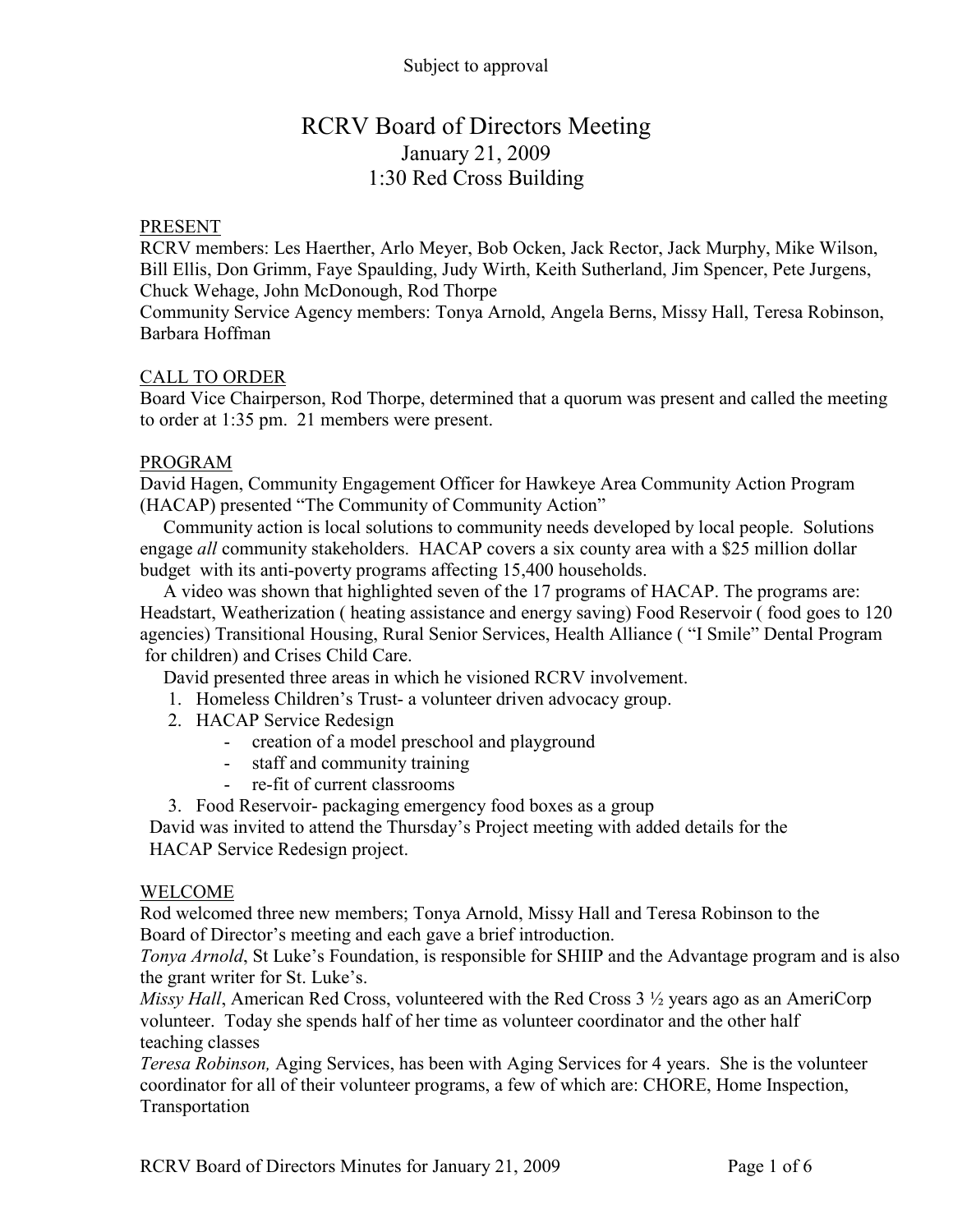### OLD BUSINESS

- 1. Nomination of Missy Hall and Teresa Robinson to the RCRV Board of Directors It was moved by Don Grimm and seconded by John McDonough to nominate Missy Hall, American Red Cross, and Teresa Robinson, Aging Services, as members of the RCRV Board of Directors. Motion passed.
- 2. Discussion of RCRV logo

Before further discussion can take place, Jim Spencer is going to talk to Ben Sternes regarding the history of the logo. Ben was instrumental in the original talks with Rockwell Collins about the logo.

- 3. 75th anniversary of Rockwell Collins
	- a. Adding 25 years of history to the 50 year history book.
	- b. Rod Thorpe, Jim Green and John McDonough have all sent contributions for the book. Rod specifically wrote about the formation and purpose of the RCRV group.
- 4. Recognition of former members of the Board of Directors
	- a. Topic was brought forward by Don Grimm from the annual board minutes
	- b. It was moved by Pete Jurgens and seconded by John McDonough to create a new honorary category for recognition of past outstanding members of the board of directors and to develop a procedure for giving certificates to all who retire from the board. Motion passed.
	- c. Action to be taken:
		- Don Grimm will research the by-laws regarding creating a new category
		- The Executive committee will research the names.
		- Presentation will be at the annual meeting.

#### NEW BUSINESS

- 1. RCRV Charitable Grant
	- a. An ad-hoc committee was organized to suggest the theme for the 2009 grant and then to evaluate the applications.
	- b. Two suggestions for the theme were: services to the elderly and services to support victims of the flood
	- c. Members of the ad-hoc committee are:
		- Tonya Arnold
		- Don Grimm
		- Pete Jurgens
		- John McDonough
		- Keith Sutherland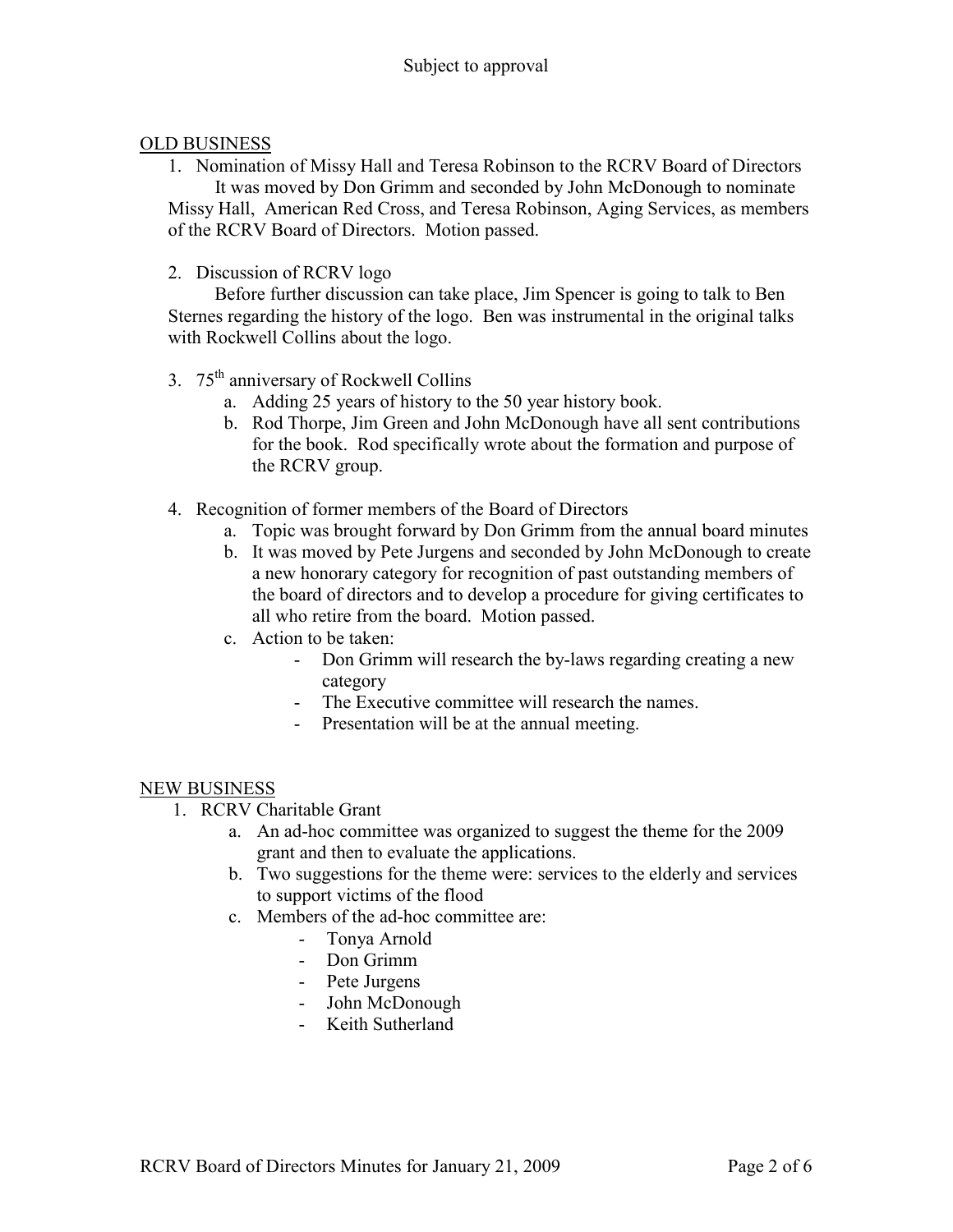- 2. Biennial presentation to Rockwell Collins Management team
	- a. General agreement was the last presentation was Jan/Feb 2008
	- b. Wait until next year 2010 to give presentation
- 3. Annual Accomplishment Report

Keith Sutherland moved that the director of communication give an annual accomplishment report measuring the impact of RCRV volunteer efforts in the community. Seconded by Chuck Wehage. Motion passed. Barbara Hoffman will help Chuck Wehage compile the data.

### ROCKWELL COLLINS REPORT- Cindy Dietz

Cindy was not able to be present at today's meeting

### PARTNER AGENCY REPORTS

### 1. **Aging Services- Teresa Robinson**

The Home and Safety Check Program for those 60+ has volunteers and is ready to function again. If you know of anyone that is in need of this service, please, call Teresa.

2. **Red Cross- Missy Hall-** No report today

# 3. **RSVP- Barbara Hoffman**

- o 190 or 93% of the membership reported 35,674 volunteer hours in 2008
- o Using FEMA value of \$13.25 per volunteer hour =  $$472,680.50$
- o Volunteer hours is an increase of 13.5% over last year but the increase in membership reporting hours is 24%.
- o New shared site is ready to go with 205 members listed
- $\circ$  Started new timesheets with expanded categories January 1<sup>st</sup>
- o Letters will be going out to 29 recent Rockwell Collins retirees.

# 4. **SHIIP- Tonya Arnold**

#### **SHIIP Highlights for 2008:**

- Dianne Johnson and Laverne Wenndt were recognized with a Governor's Volunteer Award for 10 years of SHIIP service.
- We hosted our first *"Welcome to Medicare"* seminar.
- St. Luke's SHIIP was featured on the front page of *Corridor Business Journal* as an active and fulfilling volunteer opportunity.
- St. Luke's SHIIP was featured in St. Luke's Health Care Foundation's *Bridges.*
- Collaborated with Heritage Agency on Aging, Mercy Medical Center and Witwer Senior Center to coordinate SHIIP marketing for Linn and Jones County.
- Through RSVP a SHIIP Survey was created. It was given to all clients in November and December.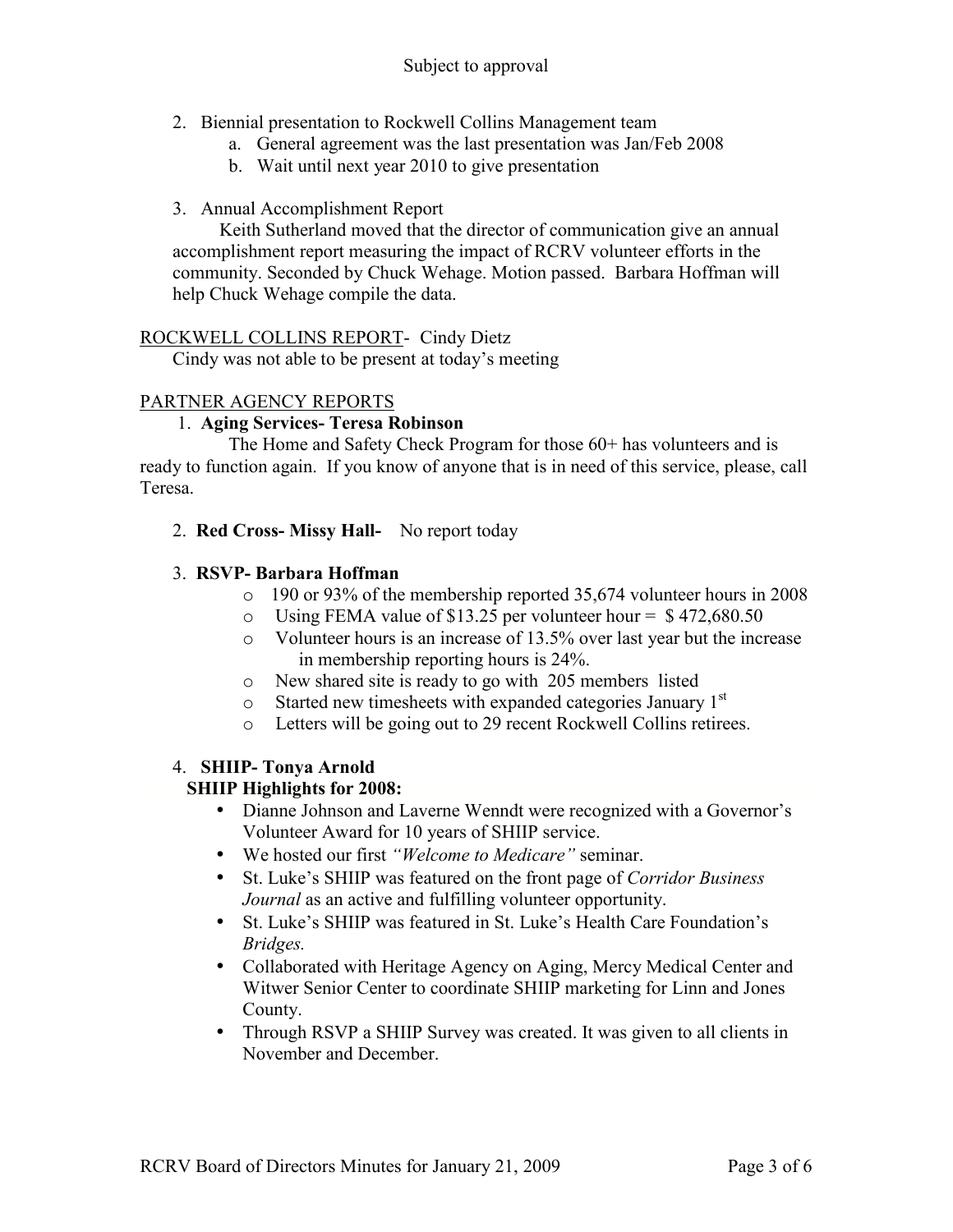• Collaborated with Volunteer Income Tax Assistance (VITA) to begin offering tax preparation in 2009 for St. Luke's employees and other SHIIP clients.

| Approximate   | <b>SHIIP Activities</b>                                                 |  |  |  |
|---------------|-------------------------------------------------------------------------|--|--|--|
| <b>Number</b> |                                                                         |  |  |  |
| 1,508         | Total client visits with a St. Luke's and Jones Regional Medical Center |  |  |  |
|               | SHIIP counselor - 2008                                                  |  |  |  |
| 843           | Client visits with a St. Luke's SHIIP counselor from St. Luke's and     |  |  |  |
|               | <b>JRMC</b> from                                                        |  |  |  |
|               | October 1 to December 31, 2008 (Part D Counseling).                     |  |  |  |
| 2,000         | Number of Rockwell retirees who attended St. Luke's SHIIP               |  |  |  |
|               | presentations on the changes to Rockwell's prescription drug coverage.  |  |  |  |
| 14            | Total number of SHIIP presentations completed by St. Luke's.            |  |  |  |

# 5. **WRAP- Angela Berns**

| $#$ of calls fielded:          | 49             |                                                             |
|--------------------------------|----------------|-------------------------------------------------------------|
| $#$ of site visits:            | 24             |                                                             |
| $#$ of builds:                 | 11             |                                                             |
| $#$ of donations:              | $\mathbb{Z}^2$ | (old ramps that were donated to ramp for recycled material) |
| $#$ of repairs                 |                | (ramps not built by RCRV/WRAP, but someone else)            |
| $#$ of ramps pending           | $\mathfrak{h}$ | (could potentially roll into builds in 2009)                |
| Calls not resulting in builds: | 20             |                                                             |
|                                |                |                                                             |

Calls came from 4 counties: Linn, Jones, Johnson, Benton Included: Cedar Rapids, Atkins, Ely, Hiawatha, Iowa City, Marion, Monticello, Shellsburg, Springville and Vinton

Potential clients ranged in age from  $3 - 71$ 

15 referring sources: Aging Services, RCRV, Conner Center, brochure, DOC, Home Heath Care, HACAP, November mailing, and St. Luke's Hospital (PMR & Living Centers)

# RCRV COMMITTEE CHAIR REPORTS

# 1. **Community Projects- John McDonough**

We only had 3 meetings this past 2 month timeframe to report on as we shutdown for 3 weeks over Christmas and New Years only to have to cancel a meeting in Jan due to the unreasonably cold morning last week.

RCRV delivered stilts to Truman School that Arlo Meyer fabricated. He also delivered several adjustable benches, tables and stools as well as many pill boxes to the Vision Enhancement Center in SW CR. RCRV folks also helped them select, and then install kitchen cabinets in their facility.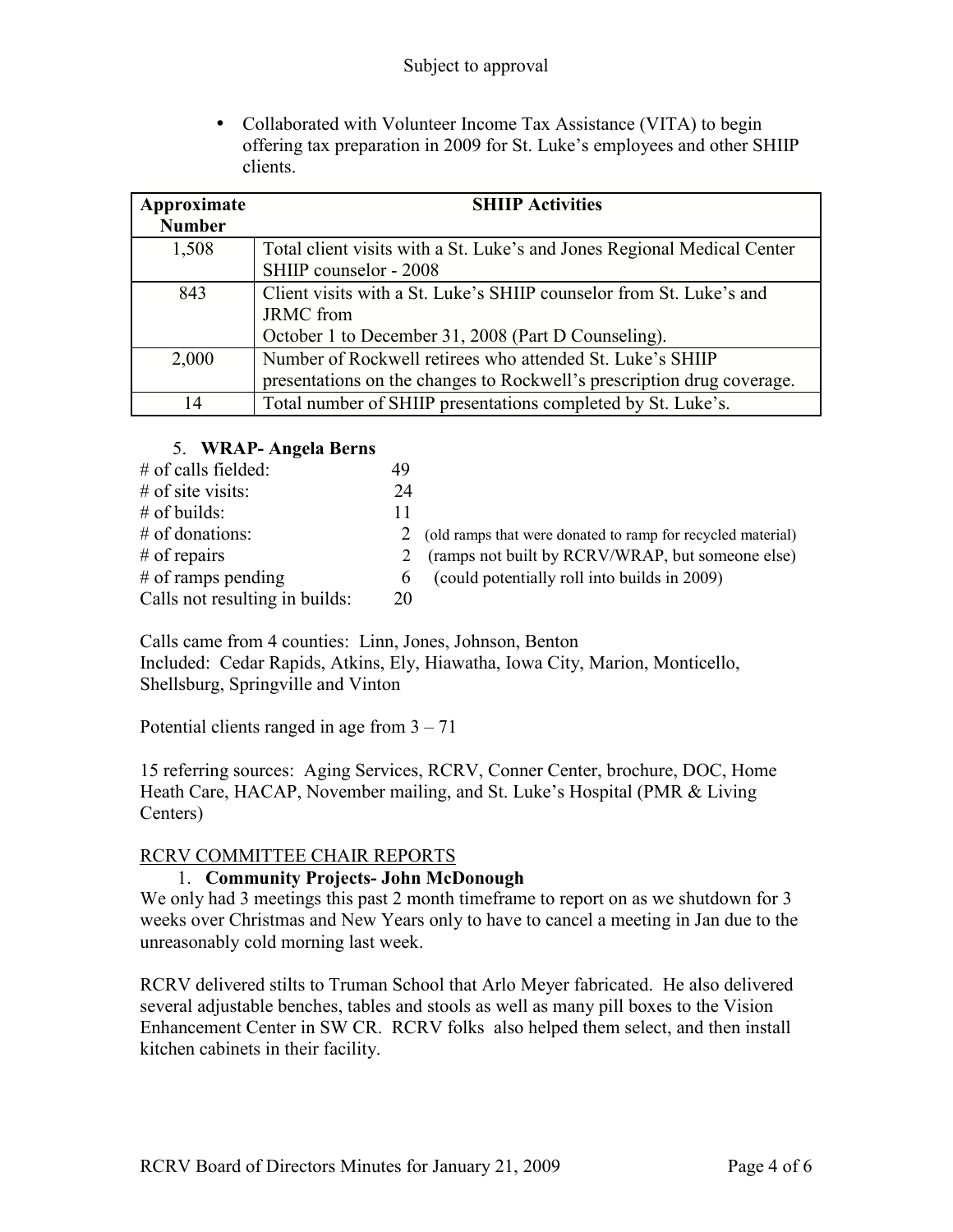Lego program efforts were in full force at both the District and State level competitions. Several of the local teams were invited to compete in Ames last week at the state level. I don't have the results of this due to the cancelation of our meeting last week.

Early in December Joe Wells and myself had a core dump with Ron Kirkenbauer, VP in charge of the Rockwell Collins Retiree Insurance program. We provided feedback to him on what we seen while providing seminars to about 700 retirees. Joe Wells, and Jim Wolfe provided the presentations. They did a very good job in their presentations. We answered lots of questions at the end of each presentation as well as one on one consultations by various SHIIP counselors.

We designed a stage extension for Sinclair Auditorium which will extend over their organ to provide enough space for the Symphony. We have not built it yet due to not receiving the go ahead from them.

As usual, we continue to support lots of fine local programs including: Aging Services, Witwer Center, 4 Oaks Bridge, Heritage, SHIIP activities, Festival of Tree's for St Lukes, the WRAP program, the REACT Center, Meth-Wick, EIOLC, the Free Clinic, TRIAD, GWAEA, LCTA and mentoring at the local schools.

If you can dream it, we can do it.

# **2. Recruiting/Retention- Pete Jurgens**

Pete stressed the importance of having a shared membership list with RSVP and corresponding with those that have not turned in hours as sometimes there is a health reason involved and they appreciate the contact by the membership chair.

# **3. Communications- Chuck Wehage**

- Chuck stated the draft of the newsletter will be completed by the end of the month.
- Don Grimm mentioned the website is a good draw for others to inquire and learn about completed projects.
- 4. **DataBase- Jim Klein-** Bill Ellis read Jim's report
- The database was updated for address changes resulting from the last news letter mailing and for the obituaries provided by Wilma Shadle.
- The database was updated for the new retiree list from Rockwell Collins for retirees for the months of September, October and November 2008. I have not received the December list yet.
- I made an Excel mailing label file of the Rockwell Collins employees who have retired between January 1, 2008 and November 30, 2008. I sent this file to RSVP to be used to mail out information to the retirees about RCRV and RSVP.
- The mailing list for the January 2009 issue of the RCRV newsletter was made and sent to Rockwell Collins.
- I will not make the January and February meetings. I will be traveling in January and I am having rotator cuff surgery on the date of the February meeting.